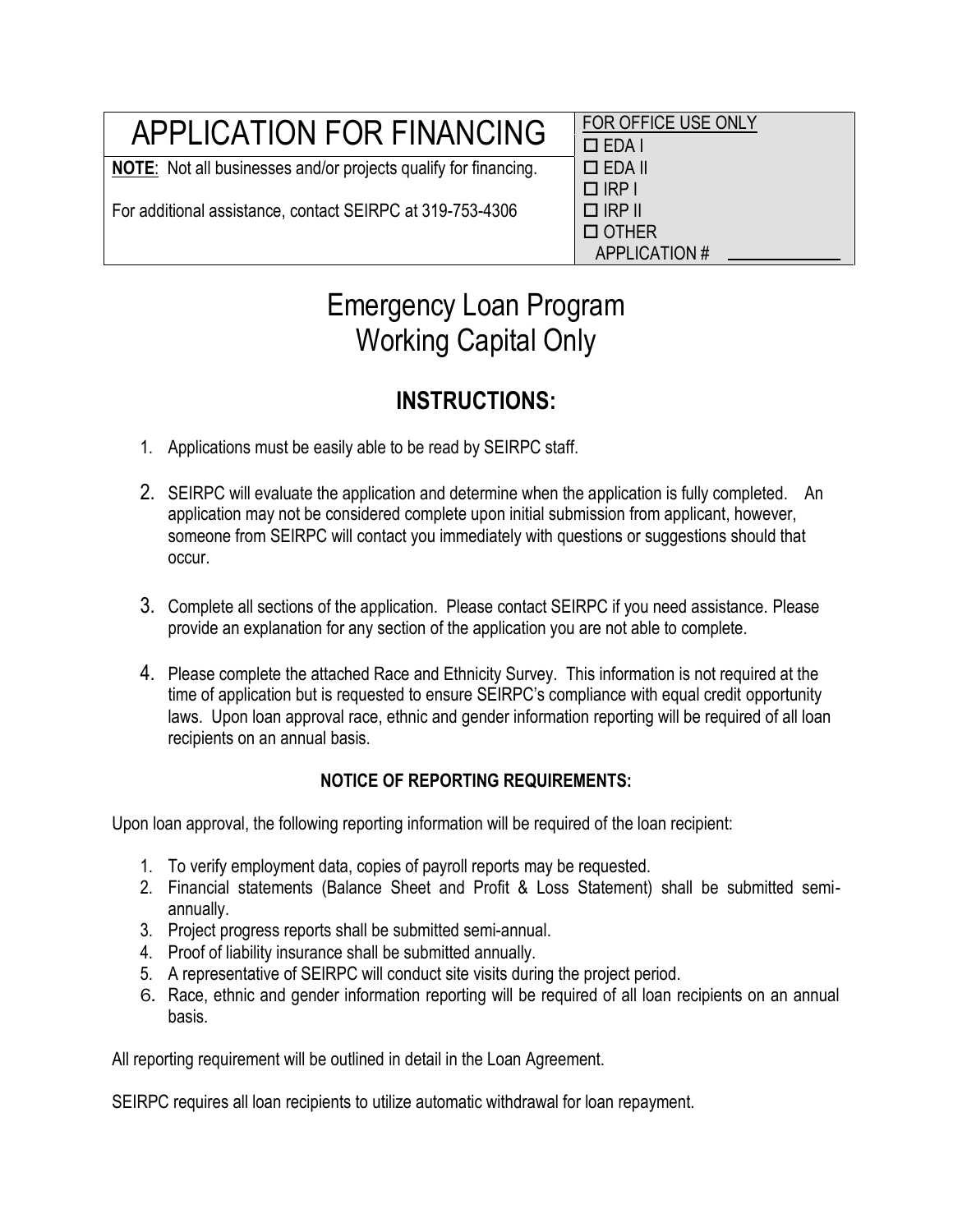# APPLICATION FOR RLF ASSISTANCE:

#### 1. **APPLICANT INFORMATION**

| <b>Business:</b>                                           |                              |                                                                   |  |
|------------------------------------------------------------|------------------------------|-------------------------------------------------------------------|--|
| Name of Business:                                          |                              |                                                                   |  |
| Address:                                                   |                              |                                                                   |  |
| City: State: Zip: The City:                                |                              |                                                                   |  |
| Contact Name: ______ Title: _____                          |                              |                                                                   |  |
|                                                            | Phone: Fax: Email:           |                                                                   |  |
| Tax ID Number (FEIN or SSN):<br><b>Business Structure:</b> |                              |                                                                   |  |
| Cooperative<br>Partnership                                 | Corporation<br>S-Corporation | Limited Liability Company   Not for Profit<br>Sole Proprietorship |  |
| <b>New Business</b>                                        |                              | Existing Business - Date Established: ____                        |  |

Name of Individual Completing this Form:

Project Location (if different from above): \_\_\_\_\_

### 2. **OWNERSHIP INFORMATION.** Provide the following information on the owner(s) of the business.

| Name/Title | Address | % Ownership | Annual<br>Compensation |
|------------|---------|-------------|------------------------|
|            |         |             |                        |
|            |         |             |                        |
|            |         |             |                        |
|            |         |             |                        |

Add additional sheet if necessary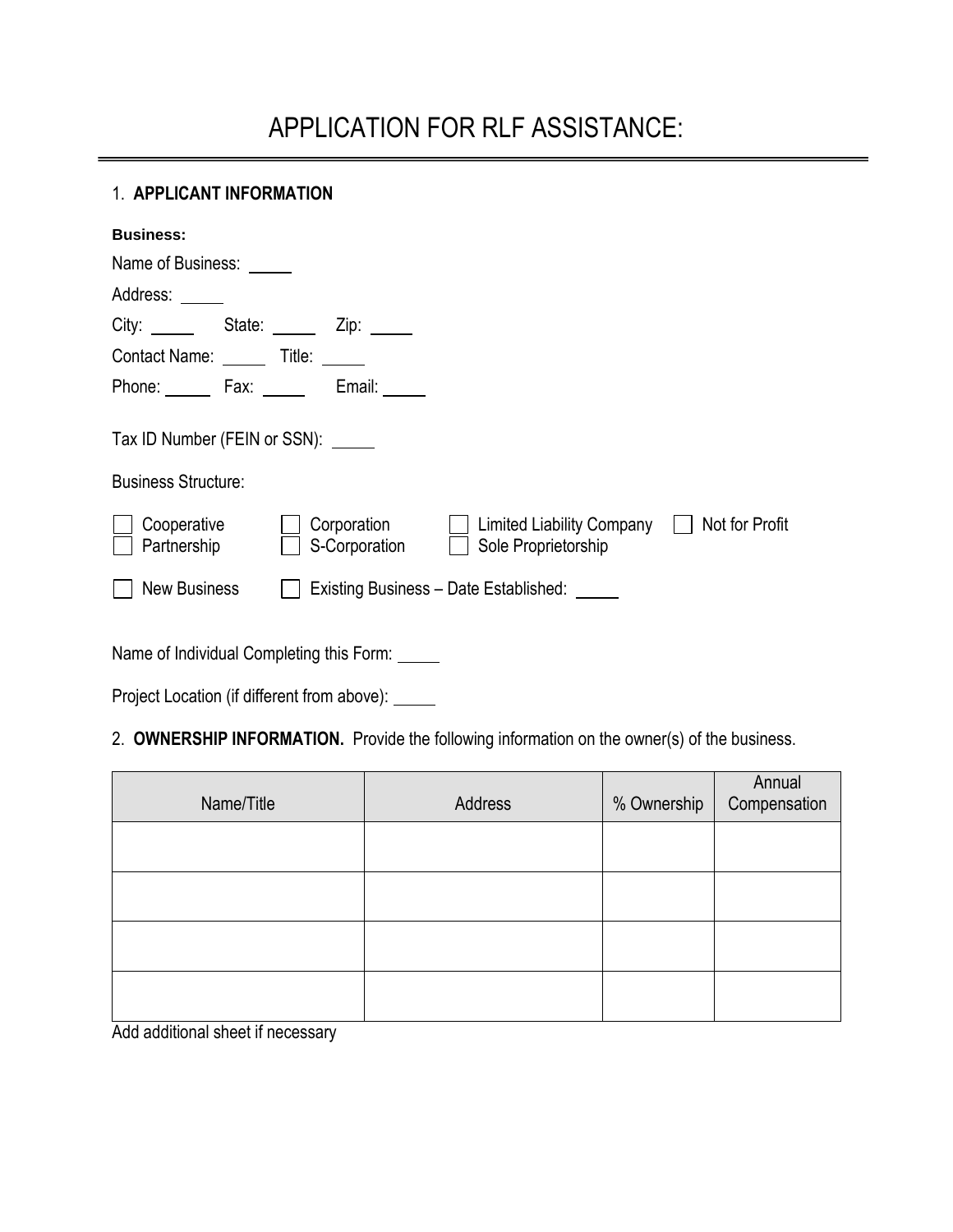3. **JOBS.** List the jobs that will be retained and/or created as the result of this project. For retained jobs, include the current wage rate. For jobs to be created, include the starting wage rate.

| Job Title | Number of<br>Jobs | Retained (R) or<br>Created (C) | <b>Starting or Current Wage Rate</b> |
|-----------|-------------------|--------------------------------|--------------------------------------|
|           |                   |                                | \$                                   |
|           |                   |                                | \$                                   |
|           |                   |                                | \$                                   |
|           |                   |                                | \$                                   |
|           |                   |                                | \$                                   |
|           |                   |                                | \$                                   |
|           |                   |                                | \$                                   |
|           |                   |                                | \$                                   |
|           |                   |                                | \$                                   |
|           |                   |                                | \$                                   |
|           |                   |                                | \$                                   |
|           |                   |                                | \$                                   |
|           |                   |                                | \$                                   |
|           |                   |                                | \$                                   |
|           |                   |                                | \$                                   |
|           |                   |                                | \$                                   |
|           |                   |                                | \$                                   |
|           |                   |                                | \$                                   |
|           |                   |                                | \$                                   |
|           |                   |                                | \$                                   |
|           |                   |                                | \$                                   |
|           |                   |                                | \$                                   |
|           |                   |                                | \$                                   |
|           |                   |                                | \$                                   |
|           |                   |                                | \$                                   |
|           |                   |                                | \$                                   |
|           |                   |                                | \$                                   |
|           |                   |                                | \$                                   |
|           |                   |                                | \$                                   |
|           |                   |                                | \$                                   |
|           |                   |                                | \$                                   |
|           |                   |                                | \$                                   |
|           |                   |                                | \$                                   |
|           |                   |                                | \$                                   |
|           |                   |                                | \$                                   |

Total Number of Retained Jobs:

Total Number of Created Jobs: Over what time frame will these jobs be created?

Employee Benefits:

List the employee benefits provided by the Business:

With respect to medical and dental insurance plans, please attach a memo as Exhibit B that outlines the following:

- a) The total cost (premiums) per employee for each benefit.
- b) The amount and percentage of the premiums paid by the employee.
- c) A summary of the plan provisions (deductibles, co-payments, eligibility requirements, etc.).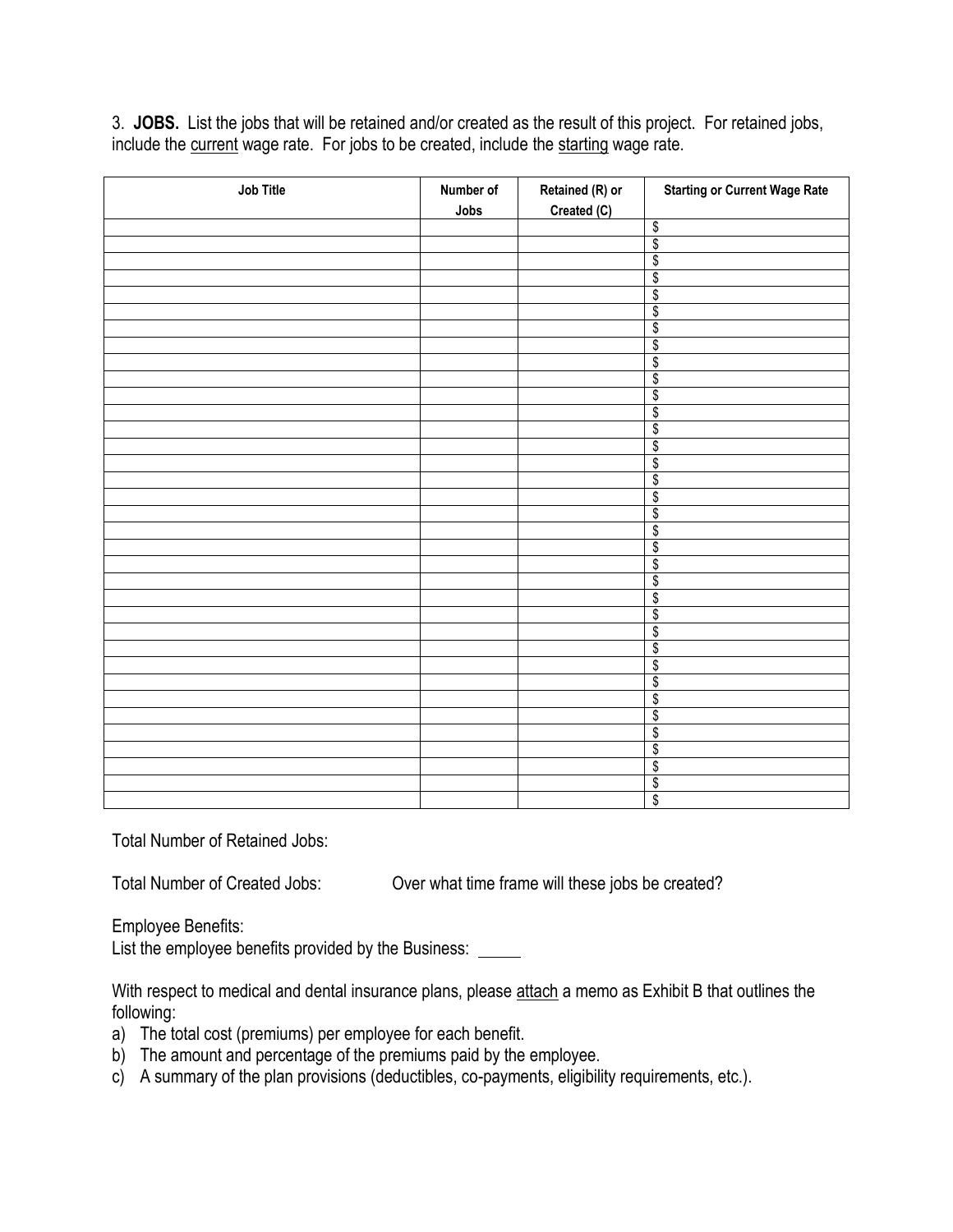4. **Project Budget:** The budget should attempt to identify all sources of funding being considered including owner equity/investment, your primary lender as well as all public funds (local loan funds, federal programs, city assistance, etc.) Please be as detailed as possible.

| <b>AMOUNT BUDGETED</b>                 |                           |               |                 |                 |                 |                 |                 |                 |                 |
|----------------------------------------|---------------------------|---------------|-----------------|-----------------|-----------------|-----------------|-----------------|-----------------|-----------------|
| <b>Use of Funds</b><br><b>Activity</b> | <b>Cost</b>               | <b>SEIRPC</b> | <b>Source B</b> | <b>Source C</b> | <b>Source D</b> | <b>Source E</b> | <b>Source F</b> | <b>Source G</b> | <b>Source H</b> |
| <b>Working Capital</b>                 | $\sqrt[6]{3}$             | \$            | C               | \$              |                 | \$              | \$              |                 | \$              |
|                                        | S                         | ¢<br>-J)      |                 | \$              |                 |                 | \$              |                 | \$              |
|                                        | $\boldsymbol{\mathsf{S}}$ | ₼<br>J.       |                 | \$              |                 | \$              | \$              |                 | \$              |
|                                        | Φ                         | \$            |                 | \$              |                 | \$              | \$              |                 | \$              |
|                                        | \$                        | \$            | \$              | \$              |                 | \$              | \$              |                 | \$              |
|                                        | \$.                       |               |                 | \$              |                 | \$              | \$              |                 | \$              |
| <b>TOTAL</b>                           | ሖ                         | \$            | \$              | \$              |                 | \$              | \$              |                 | \$              |
|                                        | \$                        | \$            | \$              | \$              |                 | \$              | \$              |                 | \$              |
|                                        | \$                        |               |                 | \$              |                 | \$              | \$              |                 | \$              |
|                                        | $\mathbf{\$}$             | \$            | \$              | \$              |                 | \$              | \$              |                 | \$              |
|                                        | \$                        | ₼<br>ה.       |                 | \$              |                 | \$              | \$              |                 | \$              |
|                                        | ₼                         | ₼             |                 | \$              |                 | đ<br>л          | Λ               |                 | \$              |
|                                        |                           |               |                 |                 |                 |                 |                 |                 |                 |
|                                        | $\boldsymbol{\mathsf{S}}$ | ₼<br>J.       | π               | \$              |                 | \$              | \$              |                 | \$              |
|                                        |                           |               | $\triangle$     | \$              |                 |                 | Φ               |                 |                 |

| <b>TERMS OF PROPOSED FINANCING</b> |               |             |      |      |                   |  |
|------------------------------------|---------------|-------------|------|------|-------------------|--|
| <b>Source of Funds</b>             | <b>Amount</b> | <b>Type</b> | Rate | Term | <b>Conditions</b> |  |
| Source A: SEIRPC                   |               |             |      |      |                   |  |
| Source B:                          |               |             |      |      |                   |  |
| Source C:                          |               |             |      |      |                   |  |
| Source D:                          |               |             |      |      |                   |  |
| Source E:                          |               |             |      |      |                   |  |
| Source F:                          |               |             |      |      |                   |  |
| Source G:                          |               |             |      |      |                   |  |
| Source H:                          |               |             |      |      |                   |  |
| <b>TOTAL</b>                       |               |             |      |      |                   |  |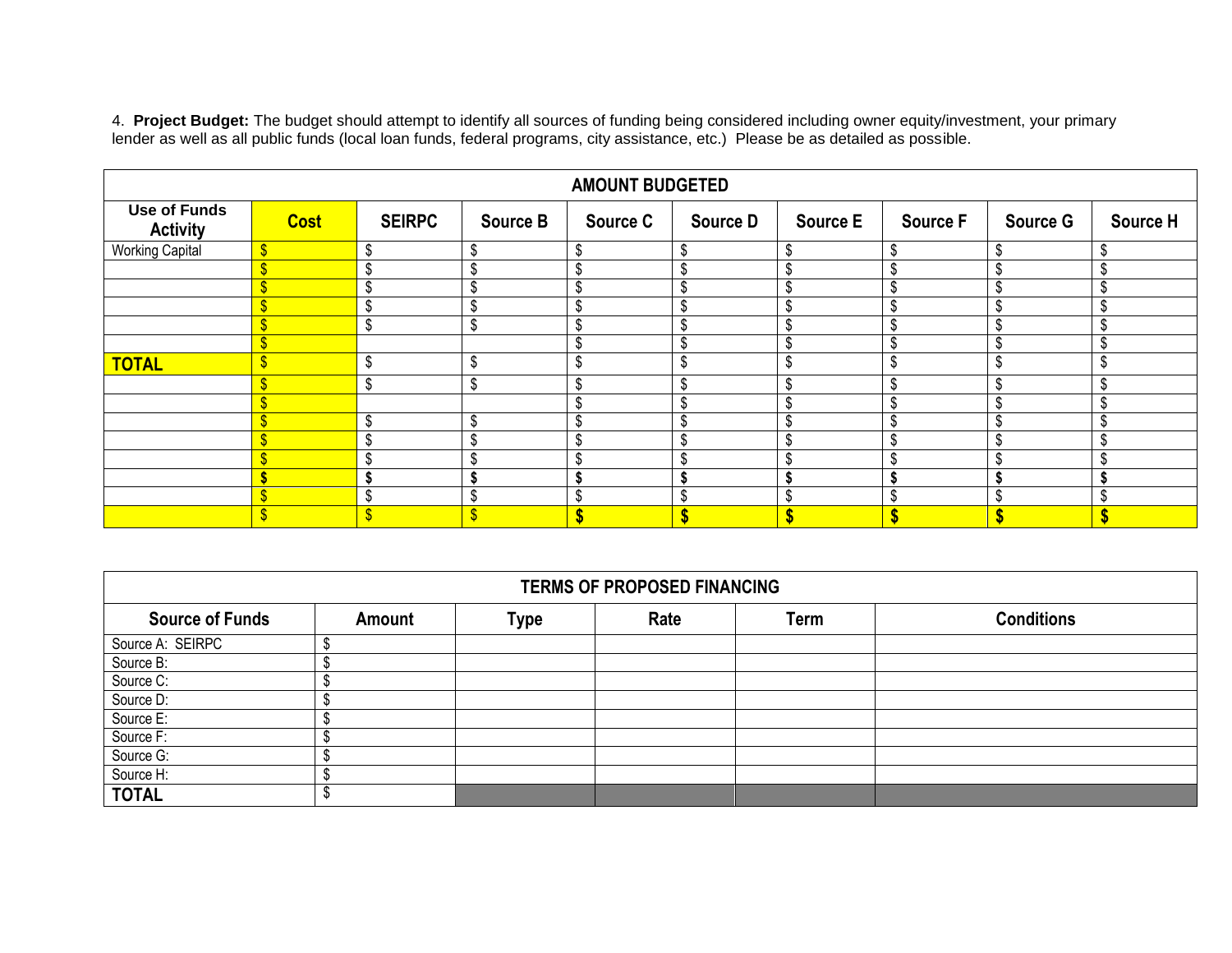#### 5. **EXHIBITS. All exhibits must be signed and dated.**

Exhibit A: A current balance sheet (not over 90 days old).

 $\Box$  Exhibit B: Personal financial statement of the owner(s) of the business with more than 20% ownership in the business.

Exhibit C: A letter from the participating lender(s) stating the terms and conditions of the participation and the reason why it will not finance the entire project.

Exhibit D: A list of collateral to be offered as security for the SEIRPC loan, IF additional collateral has been determined to be a need. (Note: An independent appraisal may be required.)

#### 6. **GENERAL CERTIFICATION:**

Applicant: The undersigned certifies that he/she is the \_\_\_\_\_ (Title) of the applicant business applying for financing from SEIRPC, that he/she is familiar with the records of the borrower and contents of this application, and that he/she is authorized to submit and sign the application. The information contained in this application, including all exhibits, is to the best knowledge of the undersigned, complete and accurate and presents fairly the condition of the applicant and project accurately its intended operations for the period set forth in this application.

The undersigned herby gives permission to SEIRPC and it's subsidiaries to research the company's history, make credit checks, contact the company's financial institution, and perform other related activities for the reasonable evaluation of this application.

The purpose of the RLF is to support business activities for which credit is not otherwise available on terms and conditions which would permit completion and/or the successful operation or accomplishment of the project in the following eligible areas: Des Moines, Henry, Lee, and Louisa Counties. The lender reserves the right to recall the loan if these requirements are not met. Please consult with SEIRPC.

*If you wish to file a Civil Rights program complaint of discrimination, complete the USDA Program Discrimination Complaint Form, found online at [http://www.ascr.usda.gov/complaint\\_filing\\_cust.html,](http://www.ascr.usda.gov/complaint_filing_cust.html) or at any USDA office, or call (866) 632-9992 to request the form. You may also write a letter containing all of the information requested in the form. Send your completed complaint form or letter to us by mail at U.S. Department of Agriculture, Director, Office of Adjudication, 1400 Independence Avenue, S.W., Washington, D.C. 20250-9410, by fax (202) 690-7442 or email at [program.intake@usda.gov](mailto:program.intake@usda.gov)***."**

**This institution is an equal opportunity provider and employer.**

Applicant (typed):

Signature:

Date: